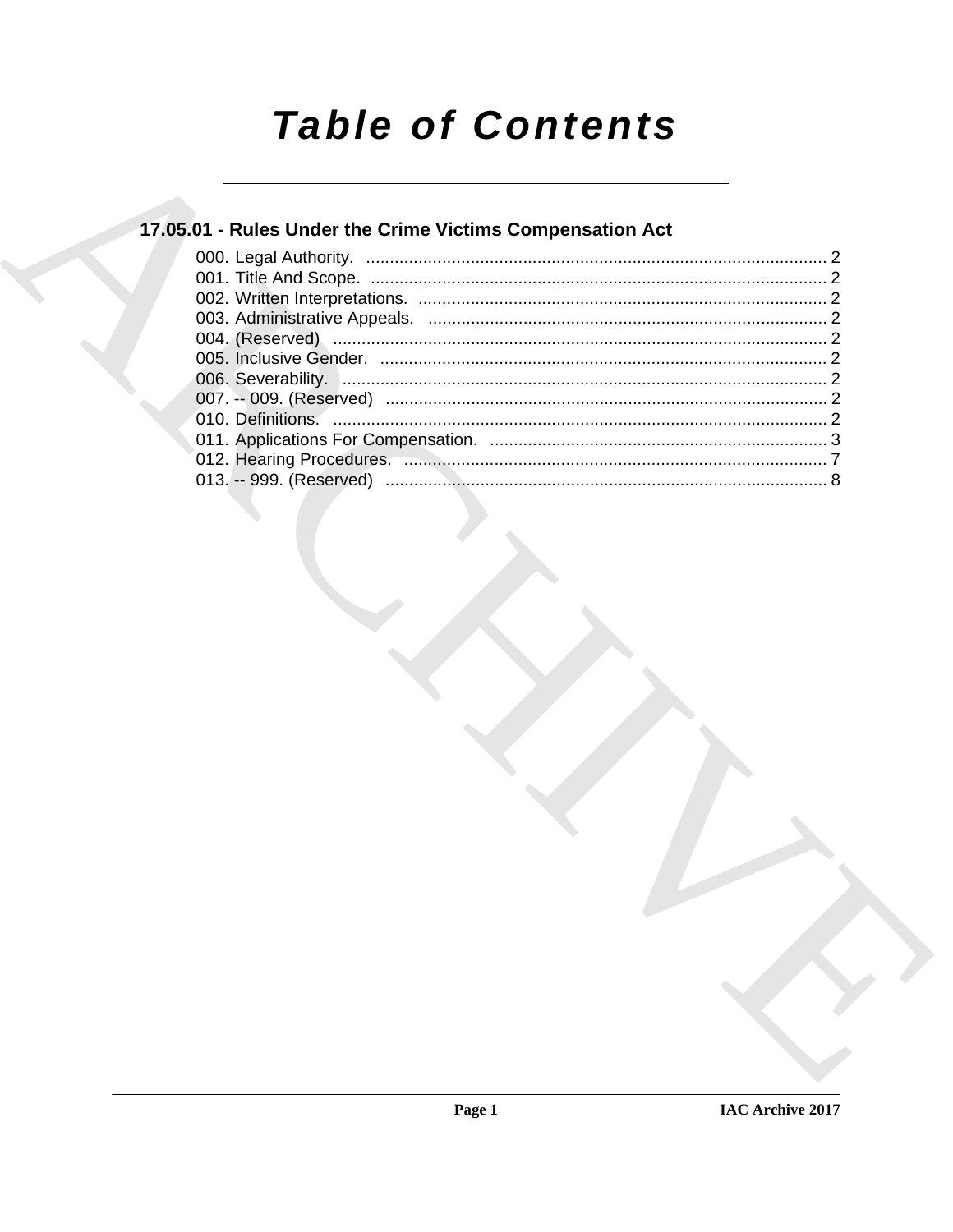#### **IDAPA 17 TITLE 05 CHAPTER 01**

#### **17.05.01 - RULES UNDER THE CRIME VICTIMS COMPENSATION ACT**

#### <span id="page-1-1"></span><span id="page-1-0"></span>**000. LEGAL AUTHORITY.**

In accordance with Section 72-1004(1)(a), Idaho Code, the Industrial Commission shall promulgate rules implementing the provisions of Chapter 10, Title 72, Idaho Code. (4-7-11)

#### <span id="page-1-2"></span>**001. TITLE AND SCOPE.**

These rules shall be cited as IDAPA 17.05.01, "Rules Under the Crime Victims Compensation Act." (7-1-93)

#### <span id="page-1-3"></span>**002. WRITTEN INTERPRETATIONS.**

There are no written statements which pertain to the interpretation of the rules of this chapter or to the documentation of compliance with the rules of this chapter. (7-1-93) of compliance with the rules of this chapter.

#### <span id="page-1-4"></span>**003. ADMINISTRATIVE APPEALS.**

Chapter 1, Section 11, Subsection 5, provides for appeals to the Commission from decisions of the Crime Victims Supervisor. (7-1-93)

#### <span id="page-1-5"></span>**004. (RESERVED)**

#### <span id="page-1-6"></span>**005. INCLUSIVE GENDER.**

For all sections and subsections of this rule, the terms and references used in the masculine include the feminine and vice versa, as appropriate. (7-1-93) vice versa, as appropriate.

#### <span id="page-1-7"></span>**006. SEVERABILITY.**

The sections and subsections of this chapter are severable. If any rule, or part thereof, or the application of such rule, or the application of such rule to any person or circumstance is declared invalid, that invalidity does not affect the validity of any remaining portion. (7-1-93)

#### <span id="page-1-8"></span>**007. -- 009. (RESERVED)**

#### <span id="page-1-10"></span><span id="page-1-9"></span>**010. DEFINITIONS.**

<span id="page-1-13"></span>**01. Commission**. Where appropriate, references to the Commission in these rules includes the sion and its employees. (11-17-86) Commission and its employees.

<span id="page-1-17"></span><span id="page-1-15"></span>**02. Employer**. The term "employer" shall mean the employer at the time of the criminally injurious on which the Application for Compensation is based. (4-7-11) conduct on which the Application for Compensation is based.

**CHAPTER 01**<br> **CHARCHIVE SURFER DIRECTAIN COMPENSATION ACT**<br> **CHARCHIVE SURFER DIRECTAIN COMPENSATION ACT**<br> **CHARCHIVE SURFER DIRECTAIN CONTRACT CONTRACT CONTRACT CONTRACT CONTRACT CONTRACT CONTRACT CONTRACT CONTRACT CONT 03. Wages**. The term "wages" shall mean the wages at the time of the criminally injurious conduct on which the Application for Compensation is based and shall include non-cash remuneration such as lodging and meals provided by the employer and gratuities such as tips, which are not paid by the employer, but which are received by the victim in the normal course of his employment. (4-7-11)

<span id="page-1-14"></span>**04. Compensation**. For the purposes of Section 72-1023(1), Idaho Code, the term "compensation paid s chapter" shall include attorney's fees awarded pursuant to Section 72-1006, Idaho Code. (11-17-86) under this chapter" shall include attorney's fees awarded pursuant to Section 72-1006, Idaho Code.

<span id="page-1-16"></span>**05. Medical Services**. Words and terms used for determining the allowable payment for medical services under these rules are defined in Subsections 010.05.a. through 101.05.h. (4-7-11)

<span id="page-1-11"></span>**a.** "Allowable payment" means the lower of the charge for medical services calculated in accordance rule or as billed by the provider.  $(4-7-11)$ with this rule or as billed by the provider.

<span id="page-1-12"></span>**b.** "Ambulatory Surgery Center (ASC)" means a facility providing surgical services on an outpatient v.  $\alpha$  basis only. (4-7-11)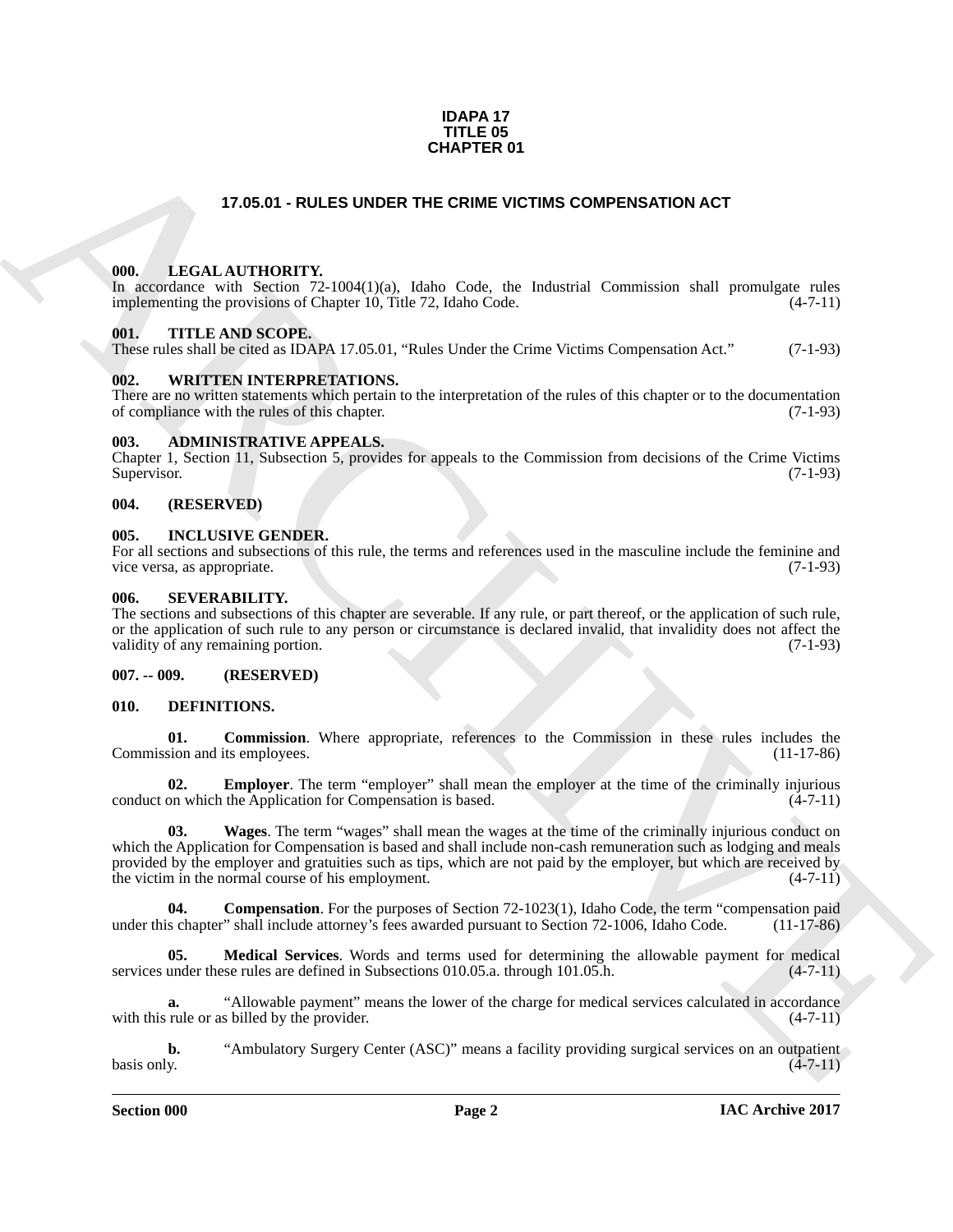**c.** "Hospital" is any acute care facility providing medical or hospital services and which bills using a equiversal hospital billing form. Medicare universal hospital billing form.

<span id="page-2-10"></span><span id="page-2-9"></span>i. Large Hospital is any hospital with more than one hundred (100) acute care beds. (4-7-11)

<span id="page-2-14"></span><span id="page-2-12"></span><span id="page-2-11"></span>ii. Small Hospital is any hospital with one hundred (100) acute care beds or less. (4-7-11)

**d.** "Provider" means any person, firm, corporation, partnership, association, agency, institution or other legal entity providing any kind of medical service related to the treatment of a claimant for benefits under the Idaho Crime Victims Compensation Act. (4-7-11) Idaho Crime Victims Compensation Act.

**e.** "Medical Service" means medical, surgical, dental, mental health or other attendance or treatment, nurse and hospital service, medicine, apparatus, appliance, prostheses, and related service, facility, equipment and supply.  $(4-7-11)$ 

<span id="page-2-13"></span>**f.** "Reasonable" means a charge does not exceed the Provider's "usual" charge and does not exceed omary" charge, as defined below.  $(4-7-11)$ the "customary" charge, as defined below.

<span id="page-2-15"></span>**g.** "Usual" means the most frequent charge made by an individual Provider for a given medical service to non-industrially injured patients.

<span id="page-2-8"></span>**h.** "Customary" means a charge which shall have an upper limit no higher than the 90th percentile, as ed by the Commission, of usual charges made by Idaho Providers for a given medical service.  $(4-7-11)$ determined by the Commission, of usual charges made by Idaho Providers for a given medical service.

#### <span id="page-2-1"></span><span id="page-2-0"></span>**011. APPLICATIONS FOR COMPENSATION.**

<span id="page-2-2"></span>**01. Claim for Benefits**. To claim benefits under the Crime Victims Compensation Act, the claimant shall file an Application for Compensation with the Commission. Applications for Compensation shall be made using the form approved by the Commission. An Application for Compensation shall be deemed filed when it is received at the Commission's office in Boise. (4-7-11) the Commission's office in Boise.

<span id="page-2-6"></span>Providing Information. Before paying benefits to any claimant, the Commission shall gather sufficient information to establish that the claimant is eligible for benefits. The Commission may require the claimant to assist the Commission in obtaining that information. (11-17-86) to assist the Commission in obtaining that information.

<span id="page-2-3"></span>**03. Employment Verification**. To verify information concerning a victim's employment, the Commission may require the victim's employer or employers to complete an Employment Verification form or the Commission may obtain such information from an employer by telephone. (11-17-86)

<span id="page-2-5"></span><span id="page-2-4"></span>**04. Order**. After sufficient information has been gathered pursuant to Subsection 011.02 of this rule, the Commission may enter an award granting or partially granting benefits or an order denying benefits. The Commission may also enter orders necessary to further the purposes of the Act. (4-7-11)

For the main of the main system and the state of the main of the state of the main of the main of the main of the main of the main of the main of the main of the main of the main of the main of the main of the main of the **05. Finality of Order**. An award or order issued by the Commission shall be final and conclusive as to all matters considered in the award or order; provided that within twenty (20) days from the date that such an award or order is issued, the claimant may file a request that the Commission reconsider the order or award, or the Commission may reconsider the matter on its own motion, and the award or order of the Commission shall be final upon issuance of the order on reconsideration; and provided further that, within forty five (45) days from the date that any award or order is issued by the Commission, a claimant may file a Request for Hearing before the Commissioners. The Hearing shall be held in accordance with the procedures set out in Section 012 of these rules. Requests for Hearing and requests that the Commission reconsider an order or award shall be deemed filed when<br>received at the Commission's office in Boise. (4-7-11) received at the Commission's office in Boise.

<span id="page-2-7"></span>**06. Recipients of Payments for Medical Services**. If, pursuant to any order of the Commission or the Crime Victims Supervisor, it is determined that a claimant is entitled to payment of medical expenses as provided in Section 72-1019(2), Idaho Code, or funeral or burial expenses as provided in Section 72-1019(4), Idaho Code,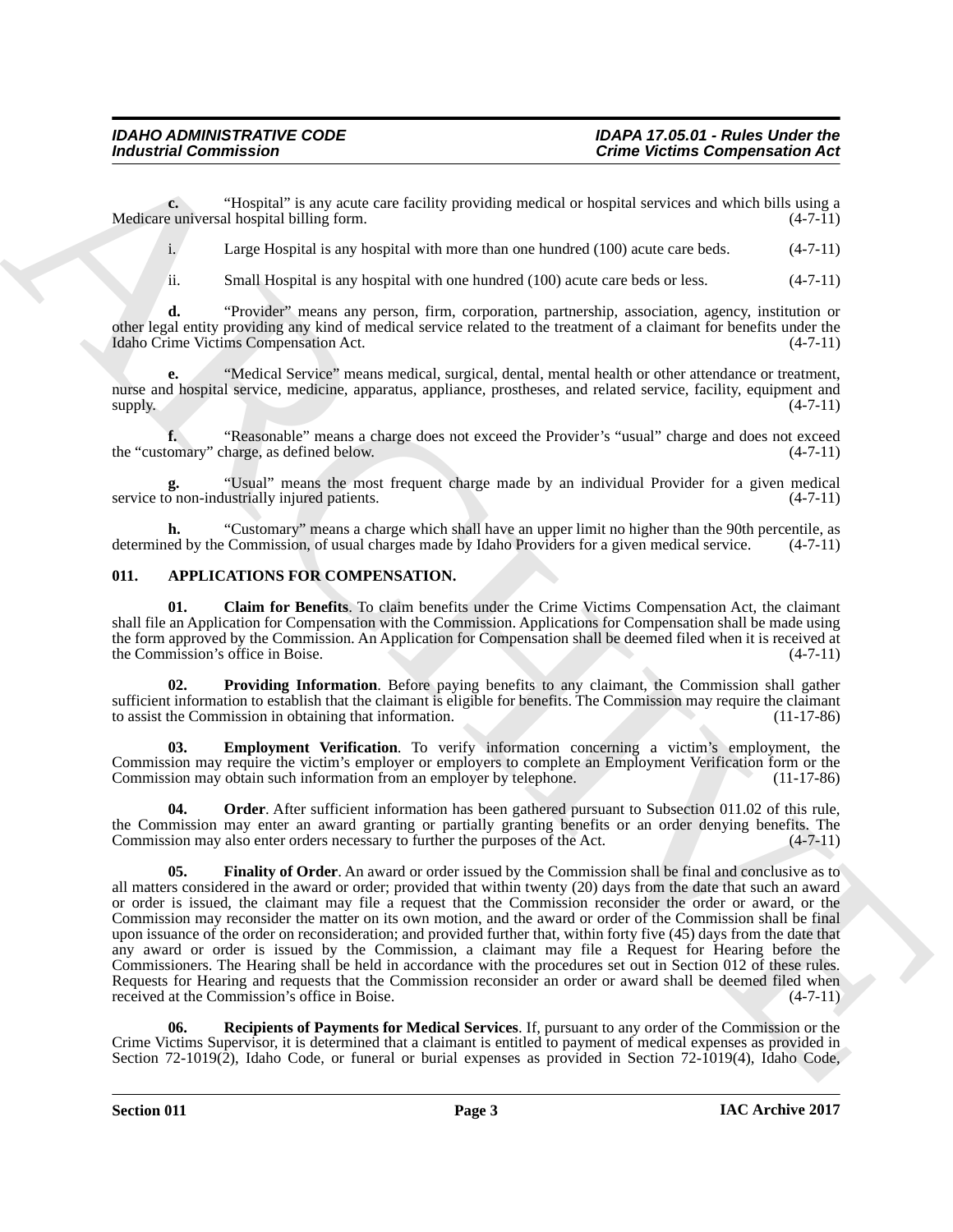#### <span id="page-3-0"></span>*IDAHO ADMINISTRATIVE CODE IDAPA 17.05.01 - Rules Under the Crime Victims Compensation Act*

| <b>Industrial Commission</b> |                                                                                                     |                                                                                                                                      |                                                                                                                                                                                                                                                                                                                                                                                                                                            | <b>Crime Victims Compensation Act</b> |            |
|------------------------------|-----------------------------------------------------------------------------------------------------|--------------------------------------------------------------------------------------------------------------------------------------|--------------------------------------------------------------------------------------------------------------------------------------------------------------------------------------------------------------------------------------------------------------------------------------------------------------------------------------------------------------------------------------------------------------------------------------------|---------------------------------------|------------|
| claimant.                    |                                                                                                     |                                                                                                                                      | payment shall be made directly to the medical provider or the provider of funeral or burial services unless the<br>claimant has already paid the provider; if the claimant has already paid the provider, payment shall be made to the                                                                                                                                                                                                     |                                       | $(4-7-11)$ |
|                              | 07.                                                                                                 |                                                                                                                                      | Allowable Payments for Medical Services. The Commission shall pay providers the allowable<br>payment for medical services under these rules adopted in accordance with Section 72-1026, Idaho Code.                                                                                                                                                                                                                                        |                                       | $(4-7-11)$ |
|                              | a.<br>for determining the allowable payment for hospitals and ASCs shall be:                        |                                                                                                                                      | Adoption of Standard. The Commission hereby adopts the Resource-Based Relative Value Scale<br>(RBRVS), published by the Centers for Medicare and Medicaid Services of the U.S. Department of Health and<br>Human Services, as amended, as the standard to be used for determining the allowable payment under the Crime<br>Victims Compensation Act for medical services provided by providers other than hospitals and ASCs. The standard |                                       | $(4-7-11)$ |
|                              | $\mathbf{i}$ .                                                                                      |                                                                                                                                      | For large hospitals: Eighty-five percent (85%) of the reasonable inpatient charge.                                                                                                                                                                                                                                                                                                                                                         |                                       | $(4-7-11)$ |
|                              | ii.                                                                                                 |                                                                                                                                      | For small hospitals: Ninety percent (90%) of the reasonable inpatient charge.                                                                                                                                                                                                                                                                                                                                                              |                                       | $(4-7-11)$ |
|                              | iii.<br>the reasonable charge.                                                                      |                                                                                                                                      | For ambulatory surgery centers (ASCs) and hospital outpatient charges: Eighty percent (80%) of                                                                                                                                                                                                                                                                                                                                             |                                       | $(4-7-11)$ |
| $(50\%)$ .                   | iv.                                                                                                 |                                                                                                                                      | Surgically implanted hardware shall be reimbursed at the rate of actual cost plus fifty percent                                                                                                                                                                                                                                                                                                                                            |                                       | $(4-7-11)$ |
|                              | V.                                                                                                  |                                                                                                                                      | Paragraph 011.07.e. of this rule, shall not apply to hospitals or ASCs. The Commission shall                                                                                                                                                                                                                                                                                                                                               |                                       |            |
|                              | determine the allowable payment for hospital and ASC services based on all relevant evidence.<br>b. |                                                                                                                                      | Conversion Factors. The following conversion factors shall be applied to the fully-implemented                                                                                                                                                                                                                                                                                                                                             |                                       | $(4-7-11)$ |
|                              | by the American Medical Association, as amended:                                                    |                                                                                                                                      | facility or non-facility Relative Value Unit (RVU) as determined by place of service found in the latest RBRVS, as<br>amended, that was published before December 31 of the previous calendar year for a medical service identified by a<br>code assigned to that service in the latest edition of the Physicians' Current Procedural Terminology (CPT), published<br><b>MEDICAL FEE SCHEDULE</b>                                          |                                       |            |
|                              | <b>DESCRIPTION</b>                                                                                  | <b>CODE</b><br><b>RANGE(S)</b>                                                                                                       |                                                                                                                                                                                                                                                                                                                                                                                                                                            | <b>CONVERSION FACTOR</b>              |            |
|                              | Anesthesia                                                                                          | 00000 - 09999                                                                                                                        |                                                                                                                                                                                                                                                                                                                                                                                                                                            | \$60.05                               |            |
|                              | Surgery -<br>Group One                                                                              | 22000 - 22999<br>23000 - 24999<br>25000 - 27299<br>27300 - 27999<br>29800 - 29999<br>61000 - 61999<br>62000 - 62259<br>63000 - 63999 | Spine<br>Shoulder, Upper Arm, &<br>Elbow<br>Forearm, Wrist, Hand,<br>Pelvis & Hip<br>Leg, Knee, & Ankle<br>Endoscopy & Arthroscopy<br>Skull, Meninges & Brain<br>Repair, Neuroendoscopy<br>& Shunts<br>Spine & Spinal Cord                                                                                                                                                                                                                 | \$144.48                              |            |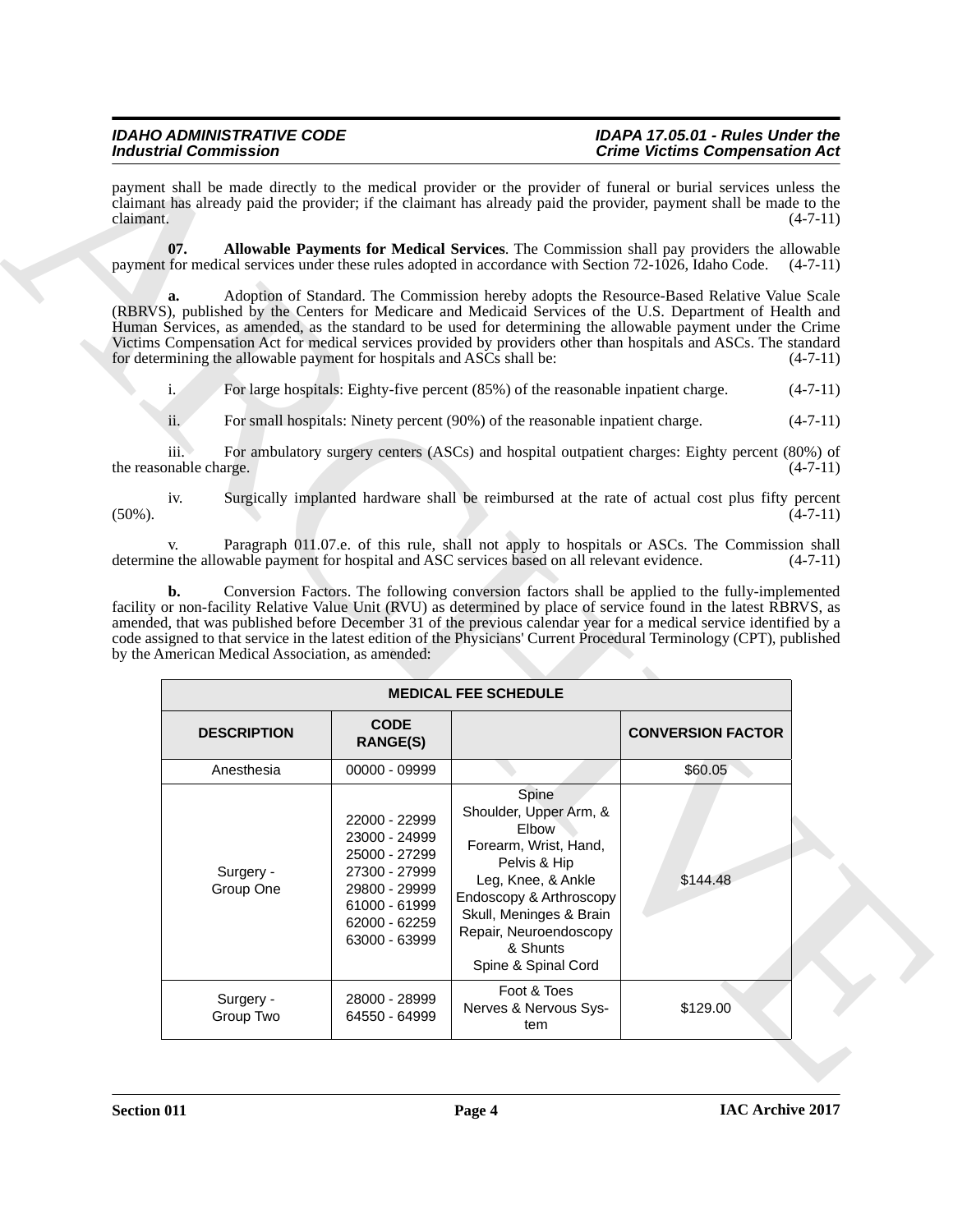#### *IDAHO ADMINISTRATIVE CODE IDAPA 17.05.01 - Rules Under the Industrial Commission Crime Victims Compensation Act*

|                                  |                                                                                                                                      | <b>MEDICAL FEE SCHEDULE</b>                                                                                                                                                                                                                                                                                                                                                                                                                                   |                          |
|----------------------------------|--------------------------------------------------------------------------------------------------------------------------------------|---------------------------------------------------------------------------------------------------------------------------------------------------------------------------------------------------------------------------------------------------------------------------------------------------------------------------------------------------------------------------------------------------------------------------------------------------------------|--------------------------|
| <b>DESCRIPTION</b>               | <b>CODE</b><br><b>RANGE(S)</b>                                                                                                       |                                                                                                                                                                                                                                                                                                                                                                                                                                                               | <b>CONVERSION FACTOR</b> |
| Surgery -<br><b>Group Three</b>  | 13000 - 19999<br>20650 - 21999                                                                                                       | <b>Integumentary System</b><br>Musculoskeletal System                                                                                                                                                                                                                                                                                                                                                                                                         | \$113.52                 |
| Surgery -<br><b>Group Four</b>   | 20000 - 20615<br>30000 - 39999<br>40000 - 49999<br>50000 - 59999<br>60000 - 60999<br>62260 - 62999<br>64000 - 64549<br>65000 - 69999 | Musculoskeletal System<br>Respiratory & Cardiovas-<br>cular<br>Digestive System<br><b>Urinary System</b><br><b>Endocrine System</b><br>Spine & Spinal Cord<br>Nerves & Nervous Sys-<br>tem<br>Eye & Ear                                                                                                                                                                                                                                                       | \$87.72                  |
| Surgery -<br><b>Group Five</b>   | 10000 - 12999<br>29000 - 29799                                                                                                       | <b>Integumentary System</b><br>Casts & Strapping                                                                                                                                                                                                                                                                                                                                                                                                              | \$69.14                  |
| Radiology                        | 70000 - 79999                                                                                                                        | Radiology                                                                                                                                                                                                                                                                                                                                                                                                                                                     | \$87.72                  |
| Pathology & Laboratory           | 80000 - 89999                                                                                                                        | Pathology & Laboratory                                                                                                                                                                                                                                                                                                                                                                                                                                        | To Be Determined         |
| Medicine -<br>Group One          | 90000 - 90749<br>94000 - 94999<br>97000 - 97799<br>97800 - 98999                                                                     | Immunization, Injections,<br>& Infusions<br>Pulmonary / Pulse Oxim-<br>etry<br>Physical Medicine &<br>Rehabilitation<br>Acupuncture, Osteopathy,<br>& Chiropractic                                                                                                                                                                                                                                                                                            | \$46.44                  |
| Medicine -<br>Group Two          | 90750 - 92999<br>96040 - 96999<br>99000 - 99607                                                                                      | Psychiatry & Medicine<br><b>Assessments &amp; Special</b><br>Procedures<br>E / M & Miscellaneous<br><b>Services</b>                                                                                                                                                                                                                                                                                                                                           | \$66.56                  |
| Medicine -<br><b>Group Three</b> | 93000 - 93999<br>95000 - 96020                                                                                                       | Cardiography, Catheter-<br>ization, & Vascular Stud-<br>ies<br>Allergy / Neuromuscular<br>Procedures                                                                                                                                                                                                                                                                                                                                                          | \$72.24                  |
|                                  |                                                                                                                                      |                                                                                                                                                                                                                                                                                                                                                                                                                                                               | $(7-1-15)$               |
| c.<br>used for CPT Code 01996.   |                                                                                                                                      | The Conversion Factor for the Anesthesiology CPT Codes shall be multiplied by the Anesthesia<br>Base Units assigned to that CPT Code by the Centers for Medicare and Medicaid Services of the U.S. Department of<br>Health and Human Services as of December 31 of the previous calendar year, plus the allowable time units reported<br>for the procedure. Time units are computed by dividing reported time by fifteen (15) minutes. Time units will not be |                          |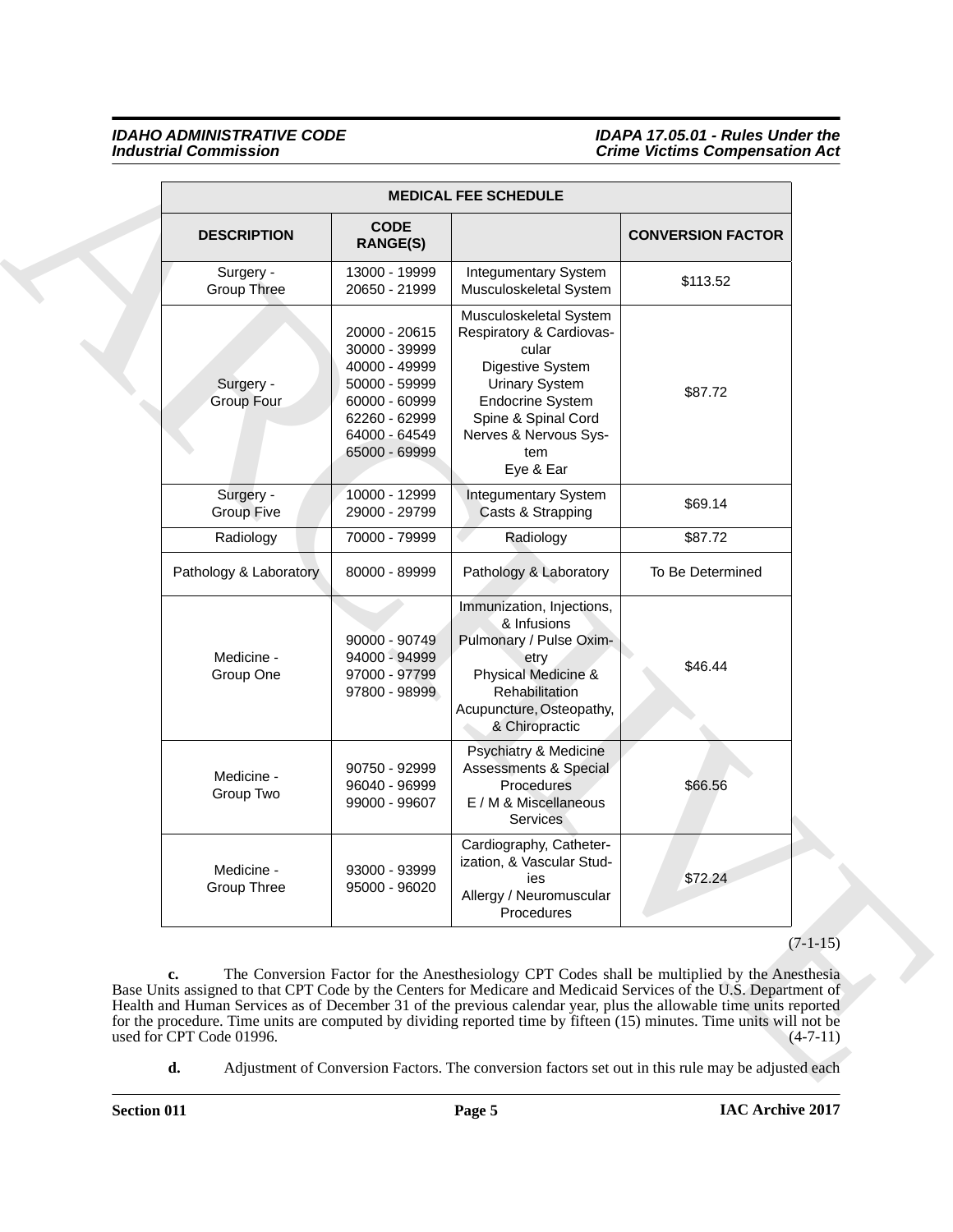## *IDAHO ADMINISTRATIVE CODE IDAPA 17.05.01 - Rules Under the*

## *Crime Victims Compensation Act*

fiscal year (FY), starting with FY 2012, as determined by the Commission. (4-7-11)

**e.** Services Without a CPT Code, RVU or Conversion Factor. The allowable payment for medical services that do not have a current CPT code, a currently assigned RVU, or a conversion factor will be the reasonable charge for that service, based upon the usual and customary charge and other relevant evidence, as determined by the Commission. Where a service with a CPT Code, RVU, and conversion factor is, nonetheless, claimed to be exceptional or unusual, the Commission may, notwithstanding the conversion factor for that service set out in Subsection 011.07.b. of this rule, determine the allowable payment for that service, based on all relevant evidence.

 $(4 - 7 - 11)$ 

**f.** Coding. The Commission will generally follow the coding guidelines published by the Centers for Medicare and Medicaid Services and by the American Medical Association, including the use of modifiers. The procedure with the largest RVU will be the primary procedure and will be listed first on the claim form. Modifiers will be reimbursed as follows: (4-7-11)

i. Modifier 50: Additional fifty percent (50%) for bilateral procedure. (4-7-11)

ii. Modifier 51: Fifty percent (50%) of secondary procedure. This modifier will be applied to each medical or surgical procedure rendered during the same session as the primary procedure. (4-7-11)

<span id="page-5-1"></span>iii. Modifier 80: Twenty-five percent (25%) of coded procedure. (4-7-11)

iv. Modifier 81: Fifteen percent (15%) of coded procedure. This modifier applies to MD and non-MD assistants. (4-7-11)  $\alpha$ ssistants. (4-7-11)

**08. Wage Loss Benefits**. For the purpose of determining compensation benefits under Sections 72- 1019(1) and 72-1019(3), Idaho Code, "wages received at the time of the criminally injurious conduct" shall be the victim's gross weekly wage; which shall be determined as follows: (4-7-11)

**a.** If the wages were fixed by the year, the weekly wage shall be the yearly wage divided by fifty-two (11-17-86) (52). (11-17-86)

**b.** If the wages were fixed by the month, the weekly wage shall be the monthly wage multiplied by twelve  $(12)$  and divided by fifty-two  $(52)$ .  $(1\overline{1} - 17\overline{8}6)$ 

**c.** If the wages were fixed by the week, the amount so fixed shall be the weekly wage. (11-17-86)

**d.** If the wages were fixed by the hour, and the victim worked or was scheduled to work the same number of hours each week, the weekly wage shall be the hourly rate times the number of hours that the victim worked or was scheduled to work each week, plus one-half (1/2) the hourly wage times the number of hours worked or scheduled each week in excess of forty (40) hours if the victim was paid time-and-a-half for work in excess of forty (40) hours per week. (11-17-86)

Modurina) Commission<br>
Leady contribute the state of the commission.<br>
Leady the of the state with PY 2012, an electronical by the Commission. The aforesing experiments in the state<br>
description of the state of the state of **e.** If the wages were fixed by the hour and the victim did not work the same number of hours each week, or if the victim was paid on a piecework or commission basis, the weekly wage shall be computed by averaging the amounts that the victim was paid during his last four completed pay periods prior to the criminally injurious conduct and converting that amount to a weekly basis using a method consistent with parts 1 through 3 of this rule; provided that, if the victim was employed for less than four (4) pay periods before the criminally injurious conduct, the average shall be computed based upon the time period that he worked. (11-17-86) the average shall be computed based upon the time period that he worked.

**f.** If none of the above methods are applicable, the weekly wage shall be computed in a manner consistent with the above methods. (11-17-86)

<span id="page-5-0"></span>**09. Treating Physician**. A victim may choose his own treating physician. If, after filing an Application for Compensation, a victim changes physicians without prior approval of the Commission, or if, without prior approval of the Commission, he seeks treatment or examination by a physician to whom he was referred by his treating physician, the Commission may deny payment for such treatment or examination. (11-17-86) treating physician, the Commission may deny payment for such treatment or examination.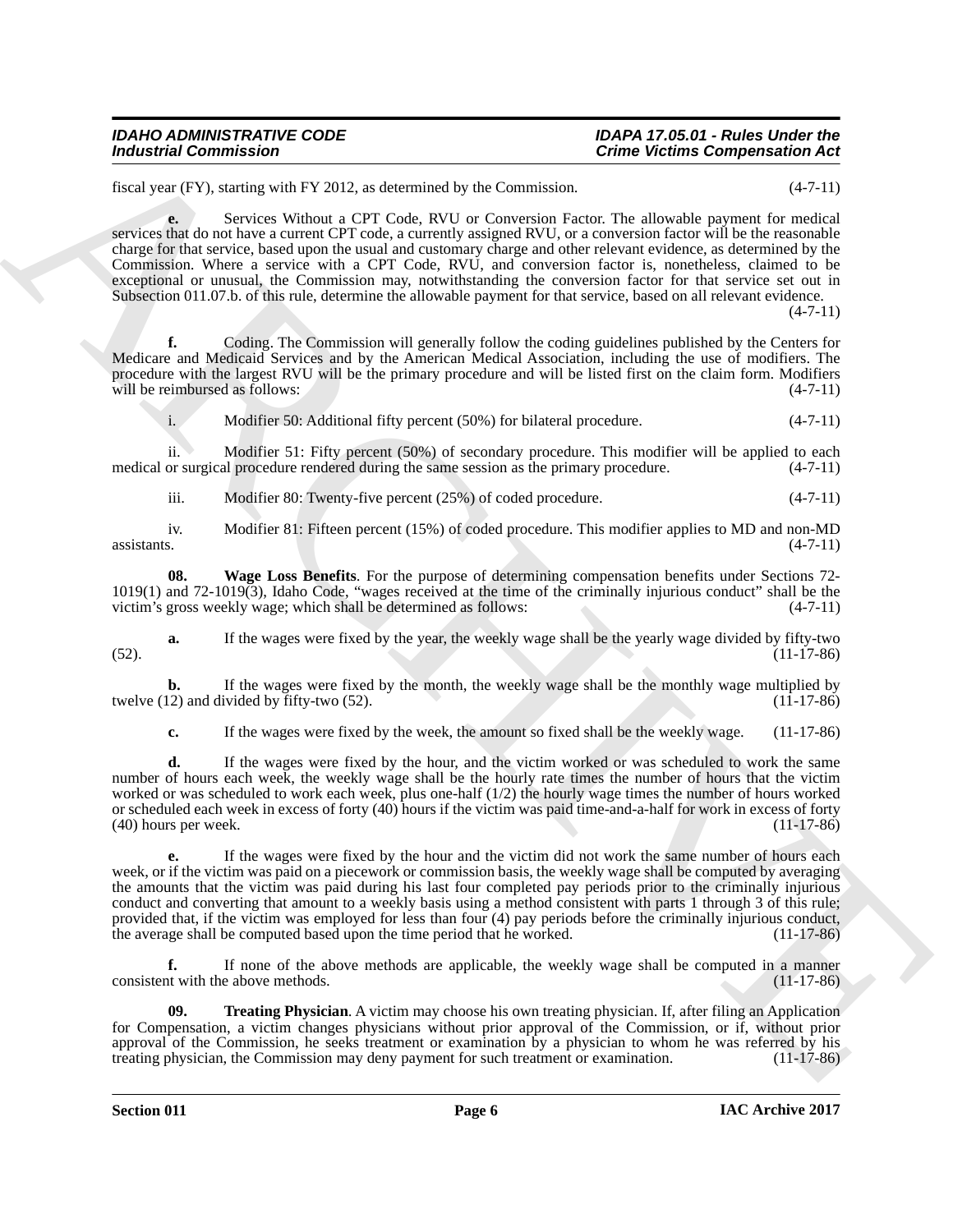<span id="page-6-3"></span>**10. Overpayment**. If the Commission erroneously makes payments to which a claimant is not entitled, the Commission may reduce future payments to that claimant by an amount equal to the overpayment or request a refund when overpayments are made to either the claimant or the provider. (4-7-11) refund when overpayments are made to either the claimant or the provider.

<span id="page-6-2"></span>**11. Limit on Compensation**. Compensation payable under Sections 72-1019(7)(a) and 72-1019(7)(b), Idaho Code, may not exceed twenty thousand dollars (\$20,000). Compensation payable to a victim or his dependents under Sections  $72-1019(7)(a)$  and  $72-1019(7)(b)$ , Idaho Code, when added to compensation payable under Sections  $72-1019(2)$  and  $72-1019(4)$ , Idaho Code, may not exceed twenty-five thousand dollars (\$25,000).  $(4-7-11)$  $72-1019(2)$  and  $72-1019(4)$ , Idaho Code, may not exceed twenty-five thousand dollars (\$25,000).

<span id="page-6-6"></span>**12. Weekly Compensation Benefits If Victim Employable But Not Employed**. If a victim was employable, but not employed at the time of the criminally injurious conduct and as a result of that conduct has no reasonable prospect of being regularly employed in the normal labor market, he shall receive benefits pursuant to Section 72-1019(7)(a), Idaho Code, as follows, only until the victim has a reasonable prospect of being regularly employed in the normal labor market, or for a shorter period as determined by the Commission,: (4-7-11)

**a.** If at the time of the injurious conduct the victim was receiving unemployment benefits and as a result of that conduct the victim becomes ineligible for those benefits, the claimant's weekly benefits under the Crime Victims Compensation Act shall be the lesser of one hundred and fifty dollars (\$150) or his weekly benefit amount under the Employment Security Law. (4-7-11)

**b.** If at the time of the criminally injurious conduct the victim was unemployed, but scheduled to begin employment on a date certain and if he was unable to work for one (1) week as a result of that conduct, weekly benefits under the Crime Victims Compensation Act shall be the lesser of one hundred and fifty dollars (\$150) or two-thirds (2/3) of the amount that he would have earned at his scheduled employment, and those benefits shall be payable beginning on the date that his employment was scheduled to begin.  $(4-7-11)$ payable beginning on the date that his employment was scheduled to begin.

**c.** If prior to the criminally injurious conduct the victim was performing necessary household duties which he is disabled from performing as a result of that conduct and it is necessary to employ a person who does not reside in the victim's house to perform those duties, the victim shall receive weekly benefits under the Crime Victims Compensation Act equal to the amount paid to the person so employed, but not exceeding one hundred and fifty dollars  $(\$150)$  per week.  $(4-7-11)$  $dollars$  (\$150) per week.

<span id="page-6-5"></span><span id="page-6-1"></span>**d.** In other circumstances, the Commission may award an amount it deems appropriate. (11-17-86)

**13. Effective Date**. Benefits shall be paid only to claimants whose Applications for Compensation are on criminally injurious conduct which occurred on or after July 1, 1986. based upon criminally injurious conduct which occurred on or after July 1, 1986.

For the state of the state of the commission connective matrix connective matrix components and  $\mu$ . The state of the state of the state of the state of the state of the state of the state of the state of the state of th **14. Reimbursement for Transportation Expenses**. If the claimant utilizes a private vehicle, reimbursement shall be at the mileage rate allowed by the state board of examiners for state employees. Reimbursement shall be provided only if services are not available in the local area and shall be limited to one (1) round trip per day. The claimant shall not be reimbursed for the first fifteen (15) miles of any round trip, nor for traveling any round trip of fifteen (15) miles or less. Such distance shall be calculated by the shortest practical route of travel. The mileage reimbursement amount shall be credited to the medical benefit. (7-1-15)

<span id="page-6-4"></span>**15. Payment of Bills**. Bills for treatment and sexual assault forensic examinations must be submitted within two (2) years from the date of treatment or the date of eligibility, whichever is later, to be compensable.

 $(7-1-15)$ 

#### <span id="page-6-7"></span><span id="page-6-0"></span>**012. HEARING PROCEDURES.**

**Request for Hearing.** If a Request for Hearing is filed, an informal hearing shall be held. The Commission may conduct the hearing or it may assign the matter to a Commissioner or Referee. If the matter is assigned to a Commissioner or a Referee, the Commissioner or Referee shall submit recommended findings and decision to the Commission for its review. (11-17-86) decision to the Commission for its review.

<span id="page-6-9"></span><span id="page-6-8"></span>**02. Recommendations**. If the Commission does not approve the recommendations of a member or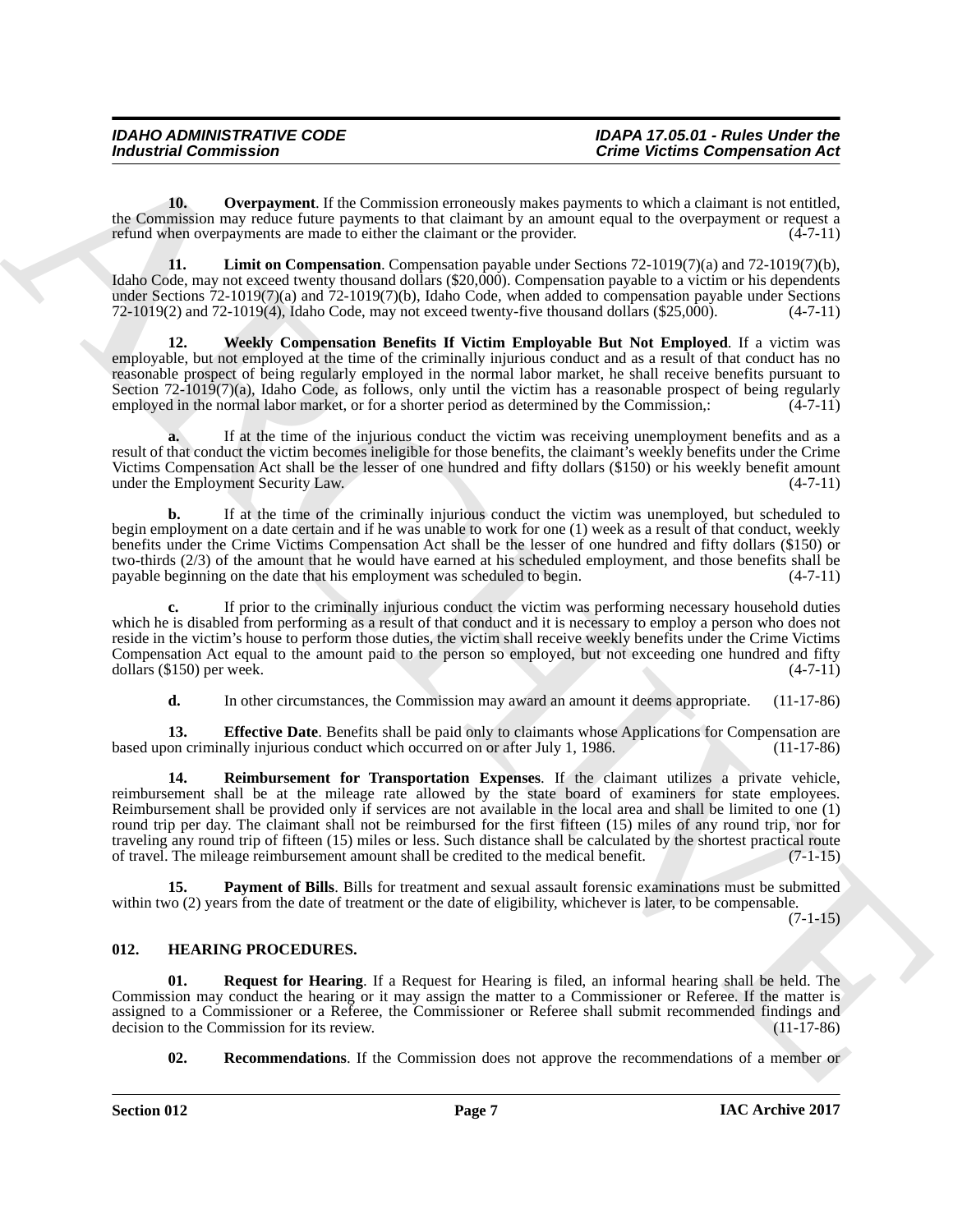#### *IDAHO ADMINISTRATIVE CODE IDAPA 17.05.01 - Rules Under the Crime Victims Compensation Act*

<span id="page-7-4"></span>Referee, the commission may (1) review the record and enter its own findings and decision, (2) conduct another informal hearing and issue a decision based upon the record of both hearings, or (3) assign the matter to another member or Referee to conduct another informal hearing and make recommendations pursuant to Subsection 012.01 above based upon the record of both hearings. (11-17-86)

Moderniz Commutation and (1) periodic at a system of the proposition of the Columb Commutation of the Columb Control of the Columb Control of the Columb Control of the Columb Columb Columb Columb Columb Columb Columb Colu **03.** Notice of Hearing. The Commission shall give the claimant at least ten (10) days' advance written notice of the time and place of hearing and of the issues to be heard, either by personal service or certified mail. Service by mail shall be deemed complete when a copy of such notice is deposited in the United States post office, with postage prepaid, addressed to a party at his last known address as shown in the records and files of the Commission. Evidence of service by certificate or affidavit of the person making the same shall be filed with the Commission. (4-7-11)

<span id="page-7-7"></span>**04. Transcript of Hearing**. All hearings shall be tape-recorded. In addition, the Commission may or a stenographic or machine transcription of any hearing. arrange for a stenographic or machine transcription of any hearing.

<span id="page-7-5"></span>**05. Record**. At the hearing the Application for Compensation filed by the claimant and any other documents in the Commission's file which contain information relevant to the issues in the case shall be admitted into the record. Such documents shall be marked for identification and the record shall specify that those documents are admitted. The Commission, member, or Referee conducting the hearing shall give those documents the weight that is appropriate under the circumstances of the particular case.  $(4-7-11)$ 

<span id="page-7-2"></span>**06. Evidence**. At the hearing; after the claimant has presented his evidence, the Commission, or the Commissioner or Referee conducting the hearing shall allow an employee of the Commission to present evidence. After the presentation of evidence by an employee of the Commission, the Commission, or the Commissioner or Referee conducting the hearing may, in its or his discretion, allow any other person to testify.  $(4-7-11)$ 

<span id="page-7-3"></span>**07. Finality of Decision**. After a hearing the decision of the Commission shall be final and conclusive as to all matters adjudicated; provided that within twenty (20) days from the date that such decision is issued the claimant may file a Motion for Reconsideration or the Commission may reconsider the matter on its own motion, and the decision shall be final upon issuance of the order on reconsideration. (4-7-11) the decision shall be final upon issuance of the order on reconsideration.

**08.** Commission Review. At the request of the claimant or on its own motion the Commission may review and amend any final order or award, within three (3) years of the date of issue of such order or award:

 $(4 - 7 - 11)$ 

<span id="page-7-1"></span>**a.** If there is a change in circumstances which affects the claimant's entitlement to benefits;

(11-17-86)

|  | To correct a manifest injustice; |  |  |  | $(11-17-86)$ |
|--|----------------------------------|--|--|--|--------------|
|--|----------------------------------|--|--|--|--------------|

**c.** If the order or award is based upon facts which were misrepresented or which were not fully disclosed; or (11-17-86) disclosed; or (11-17-86)

<span id="page-7-6"></span>**d.** To comply with the annual review requirements of Section 72-1021, Idaho Code. (11-17-86)

**09. Subpoenas**. Subpoenas shall be served in the manner provided by the Idaho Rules of Civil Procedure. Witness fees and mileage shall be in the amounts provided by the Idaho Rules of Civil Procedure and the Claimant shall pay the fees of any witness who is subpoenaed to testify in his behalf. (11-17-86)

<span id="page-7-0"></span>**013. -- 999. (RESERVED)**